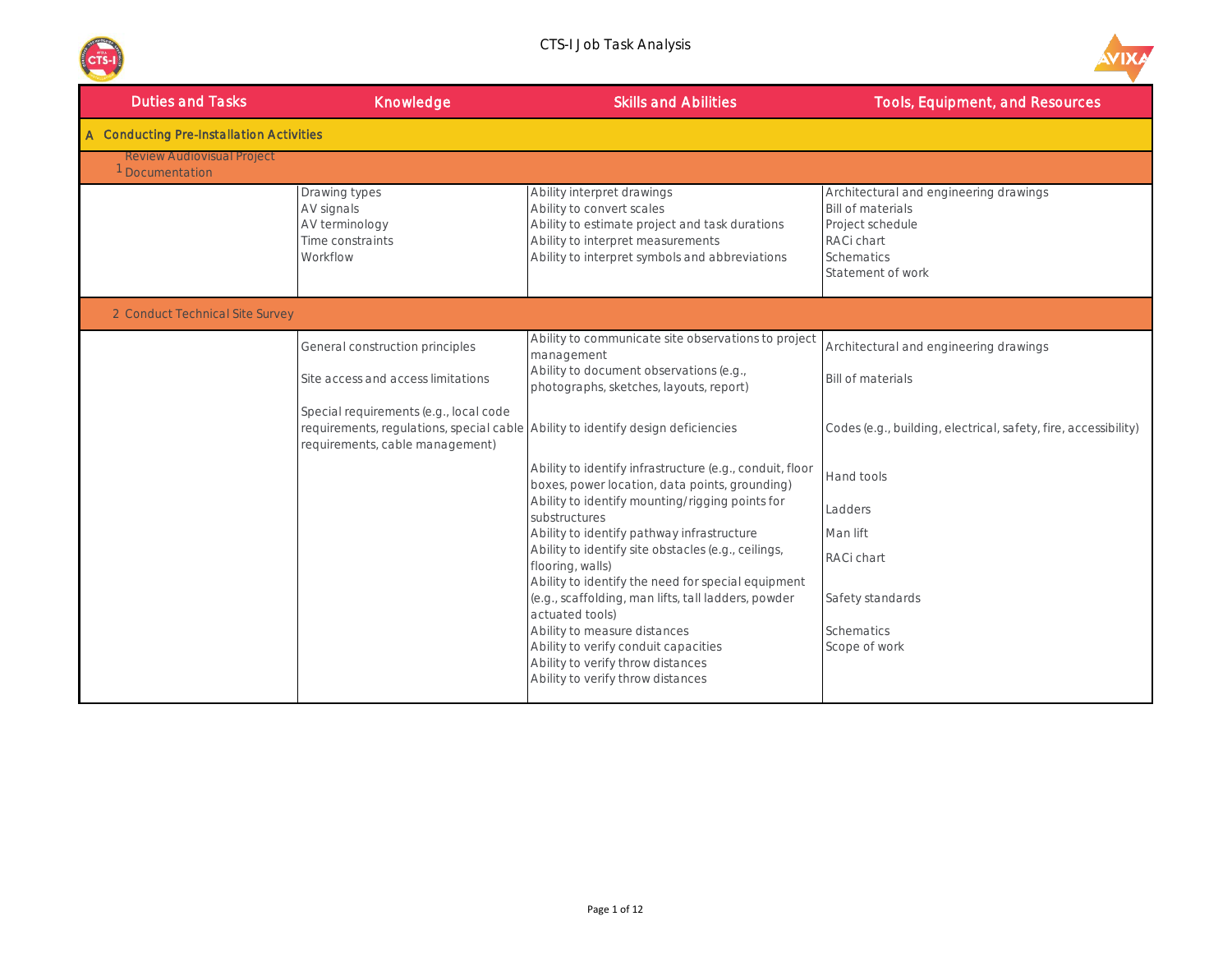



| <b>Duties and Tasks</b>                                   | Knowledge                                                                                                                                         | <b>Skills and Abilities</b>                                                                                                                                               | <b>Tools, Equipment, and Resources</b>                                                                                                       |
|-----------------------------------------------------------|---------------------------------------------------------------------------------------------------------------------------------------------------|---------------------------------------------------------------------------------------------------------------------------------------------------------------------------|----------------------------------------------------------------------------------------------------------------------------------------------|
| A Conducting Pre-Installation Activities                  |                                                                                                                                                   |                                                                                                                                                                           |                                                                                                                                              |
| <b>Plan for Audiovisual</b><br>$3$ Installation           |                                                                                                                                                   |                                                                                                                                                                           |                                                                                                                                              |
|                                                           | Activities performed by other<br>construction trades                                                                                              | Ability to acquire special equipment (e.g.,<br>scaffolding, man lifts, tall ladders, powder actuated Architectural and engineering drawings<br>tools, fire extinguishers) |                                                                                                                                              |
|                                                           | Cable specifications, limits and<br>applications<br>Client network policies                                                                       | Ability to allocate resources<br>Ability to create cable pull lists and hardware lists                                                                                    | <b>Bill of materials</b><br>Codes (e.g., building, electrical, safety, fire, accessibility)                                                  |
|                                                           | Custom fabrication                                                                                                                                | Ability to identify necessary connectors and cable<br>requirements (quantity and type)                                                                                    | Delivery schedules                                                                                                                           |
|                                                           | Network provisioning                                                                                                                              | Ability to schedule project and task sequences and<br>durations                                                                                                           | Kick-off meeting minutes                                                                                                                     |
|                                                           | Network terminology<br>Site access and access limitations<br>Site safety requirements<br>Site security requirements<br>Structural load capacities | Ability to select correct tools                                                                                                                                           | Network topology<br>Project budget<br>Project schedule<br>Scope of work                                                                      |
| <b>Evaluate Overall Facility</b><br>4<br>Readiness        |                                                                                                                                                   |                                                                                                                                                                           |                                                                                                                                              |
|                                                           | Activities performed by other<br>construction trades                                                                                              | Ability to coordinate with project team                                                                                                                                   | <b>Construction timelines</b>                                                                                                                |
|                                                           | Appropriate site conditions (e.g., dust<br>free, HVAC operational, power, lighting)                                                               | Ability to interface with other trades                                                                                                                                    | PPE                                                                                                                                          |
|                                                           | Building access and obstacles<br>General construction principles<br>Safety and security requirements                                              | Ability to verify project milestones<br>Written communication skills                                                                                                      | Stakeholder registry                                                                                                                         |
| <b>Conduct On-Site Preparations</b><br>5 for Installation |                                                                                                                                                   |                                                                                                                                                                           |                                                                                                                                              |
|                                                           | Ceiling systems<br>Construction terminology<br>General construction principles                                                                    | Ability to identify hazards<br>Ability to interface with other trades<br>Ability to mark installation locations based on<br>engineering specifications                    | Architectural and engineering drawings<br><b>Bill of materials</b><br>Delivery schedule<br>PPE<br>Scaffolding<br>Schematics<br>Scope of work |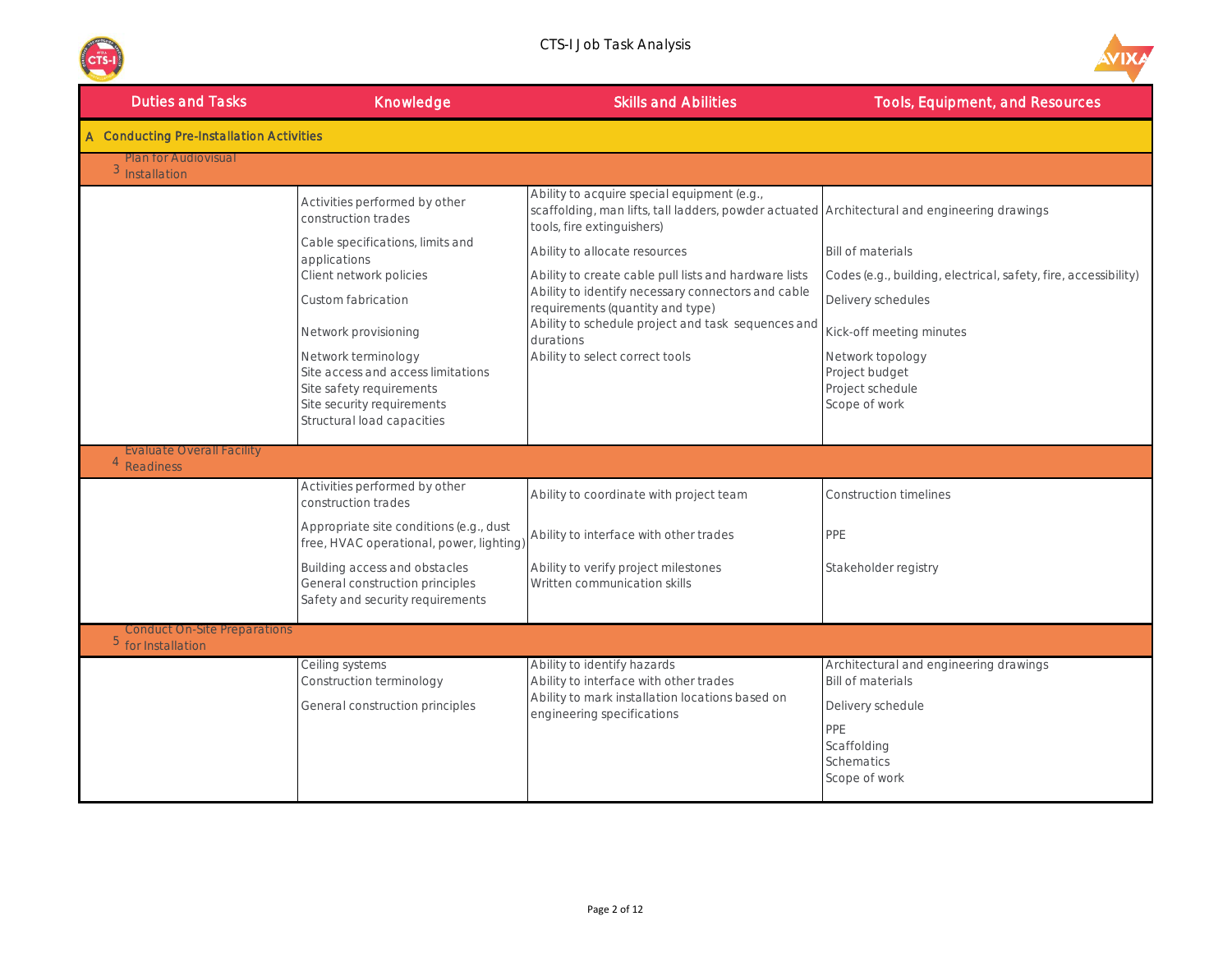



| <b>Duties and Tasks</b>                                    | Knowledge                                                                                                                                                     | <b>Skills and Abilities</b>                                                                                                                                                                                                                                                                                                                                                                                                                                             | <b>Tools, Equipment, and Resources</b>                                                                                                                                                                                                                                           |  |  |
|------------------------------------------------------------|---------------------------------------------------------------------------------------------------------------------------------------------------------------|-------------------------------------------------------------------------------------------------------------------------------------------------------------------------------------------------------------------------------------------------------------------------------------------------------------------------------------------------------------------------------------------------------------------------------------------------------------------------|----------------------------------------------------------------------------------------------------------------------------------------------------------------------------------------------------------------------------------------------------------------------------------|--|--|
| <b>B</b> Conducting Site Rough-In/First-Fix                |                                                                                                                                                               |                                                                                                                                                                                                                                                                                                                                                                                                                                                                         |                                                                                                                                                                                                                                                                                  |  |  |
| Deinstallation of Existing<br><b>Equipment and Cabling</b> |                                                                                                                                                               |                                                                                                                                                                                                                                                                                                                                                                                                                                                                         |                                                                                                                                                                                                                                                                                  |  |  |
|                                                            | <b>Electrical power</b><br>Equipment and cabling storage                                                                                                      | Ability to cut drywall/plaster board<br>Ability to dispose of equipment and cabling<br>Ability to identify equipment and cabling that<br>should be removed<br>Ability to identify potential hazards<br>Ability to prepare equipment for reinstallation (e.g.<br>testing, cleaning, labeling)<br>Ability to remove equipment and cabling                                                                                                                                 | Architectural and engineering drawings<br><b>Bill of materials</b><br>Codes (e.g., building, electrical, safety, fire, accessibility)<br>Hand tools and power tools<br>Ladders<br>Man lifts<br>PPE<br>Scaffolding<br><b>Schematics</b><br>Scope of work                          |  |  |
| 2 Mount Substructure                                       |                                                                                                                                                               |                                                                                                                                                                                                                                                                                                                                                                                                                                                                         |                                                                                                                                                                                                                                                                                  |  |  |
|                                                            | Blocking/nogging<br>Construction methods and materials<br>(e.g., concrete, steel, wood, dry wall)<br>Locations for mountings<br>Rigging<br>Seismic restraints | Ability calculate weight capacities<br>Ability to cut drywall/plaster board<br>Ability to install anchors and fasteners<br>Ability to install slotted channel and accessories<br>(e.g., unistruts, threaded rods, pipes)<br>Ability to measure distances<br>Ability to mount to prefabricated structures<br>Ability to select correct mounting hardware for<br>application<br>Ability to test mountings of substructures<br>Ability to verify adequacy of substructures | Architectural and engineering drawings<br><b>Bill of materials</b><br>Codes (e.g., building, electrical, safety, fire, accessibility)<br>Hand tools and power tools<br>Ladders<br>Man lifts<br>Powder actuated tools<br>PPE<br>Scaffolding<br><b>Schematics</b><br>Scope of work |  |  |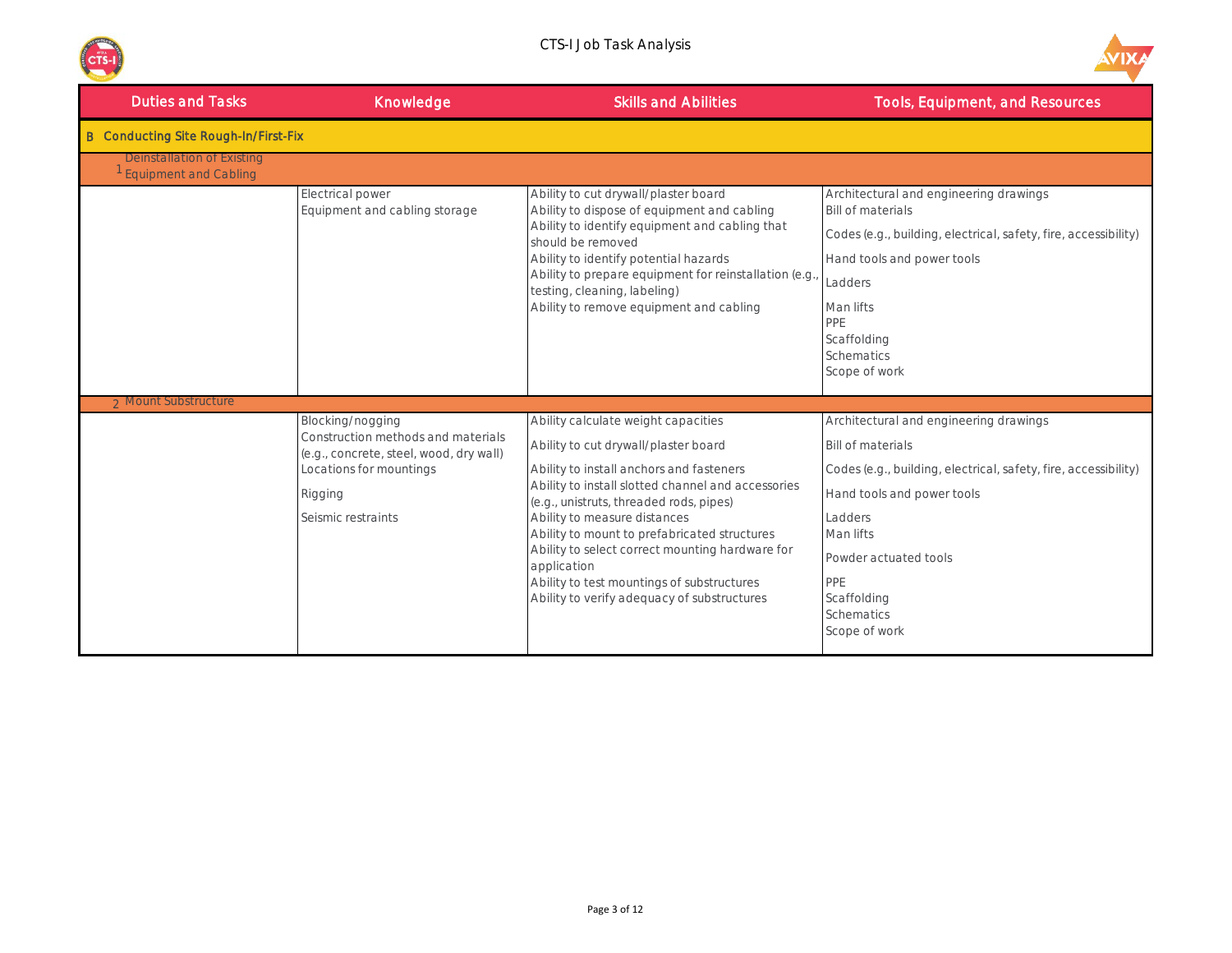



| <b>Duties and Tasks</b>                     | Knowledge                                                                                                                                                         | <b>Skills and Abilities</b>                                                                                                                                                                                                                                                                                                                                                                                                                                                                                                                                                                                                                                                                    | <b>Tools, Equipment, and Resources</b>                                                                                                                                                                                                                                                                                  |
|---------------------------------------------|-------------------------------------------------------------------------------------------------------------------------------------------------------------------|------------------------------------------------------------------------------------------------------------------------------------------------------------------------------------------------------------------------------------------------------------------------------------------------------------------------------------------------------------------------------------------------------------------------------------------------------------------------------------------------------------------------------------------------------------------------------------------------------------------------------------------------------------------------------------------------|-------------------------------------------------------------------------------------------------------------------------------------------------------------------------------------------------------------------------------------------------------------------------------------------------------------------------|
| <b>B</b> Conducting Site Rough-In/First-Fix |                                                                                                                                                                   |                                                                                                                                                                                                                                                                                                                                                                                                                                                                                                                                                                                                                                                                                                |                                                                                                                                                                                                                                                                                                                         |
| 3 Pull Cable                                |                                                                                                                                                                   |                                                                                                                                                                                                                                                                                                                                                                                                                                                                                                                                                                                                                                                                                                |                                                                                                                                                                                                                                                                                                                         |
|                                             | Cable groupings<br>Cable terminology<br>Cable types and applications<br>Fiber optic cable<br>Service loops<br>Tensile strengths                                   | Ability to apply fire stop materials<br>Ability to apply the conduit fill ratio<br>Ability to cut in mud rings, low voltage rings,<br>electrical boxes/pattresses, backboxes, etc.<br>Ability to determine amount of cable needed per<br>pull<br>Ability to identify and use cable routes/paths for<br>non-conduit cables<br>Ability to identify cable paths by signal types<br>Ability to identify hazards<br>Ability to implement various cable pulling<br>techniques<br>Ability to install cable supports<br>Ability to make a snout (wire pull cable harness)<br>Ability to prepare cables for pulling (e.g., labeling,<br>grouping, aligning)<br>Ability to secure and protect cable ends | Architectural and engineering drawings<br><b>Bill of materials</b><br>Cable fasteners<br>Cable pull lists<br>Codes (e.g., building, electrical, safety, fire, accessibility)<br>Hand tools and power tools<br>Ladders<br>Man lifts<br>Powder actuated tools<br>PPE<br>Scaffolding<br><b>Schematics</b><br>Scope of work |
|                                             |                                                                                                                                                                   |                                                                                                                                                                                                                                                                                                                                                                                                                                                                                                                                                                                                                                                                                                |                                                                                                                                                                                                                                                                                                                         |
| C Installing Audiovisual Systems            |                                                                                                                                                                   |                                                                                                                                                                                                                                                                                                                                                                                                                                                                                                                                                                                                                                                                                                |                                                                                                                                                                                                                                                                                                                         |
| <b>Assemble Audiovisual Rack</b>            |                                                                                                                                                                   |                                                                                                                                                                                                                                                                                                                                                                                                                                                                                                                                                                                                                                                                                                |                                                                                                                                                                                                                                                                                                                         |
|                                             | Electrical power and<br>grounding/earthing<br>Rack accessories and components<br>Screw gun and torque settings<br>Ventilation requirements<br>Weight distribution | Ability to assemble a rack frame<br>Ability to install rack accessories (e.g., lacing,<br>power, fans, peripherals)<br>Ability to label panels<br>Ability to measuring rack units<br>Ability to verify and document equipment<br>information (e.g., serial numbers, MAC addresses,<br>asset tags)                                                                                                                                                                                                                                                                                                                                                                                              | <b>Bill of materials</b><br>Codes (e.g., building, electrical, safety, fire, accessibility)<br>Hand tools and power tools<br>Rack elevation drawings<br>Rack manual<br><b>Schematics</b>                                                                                                                                |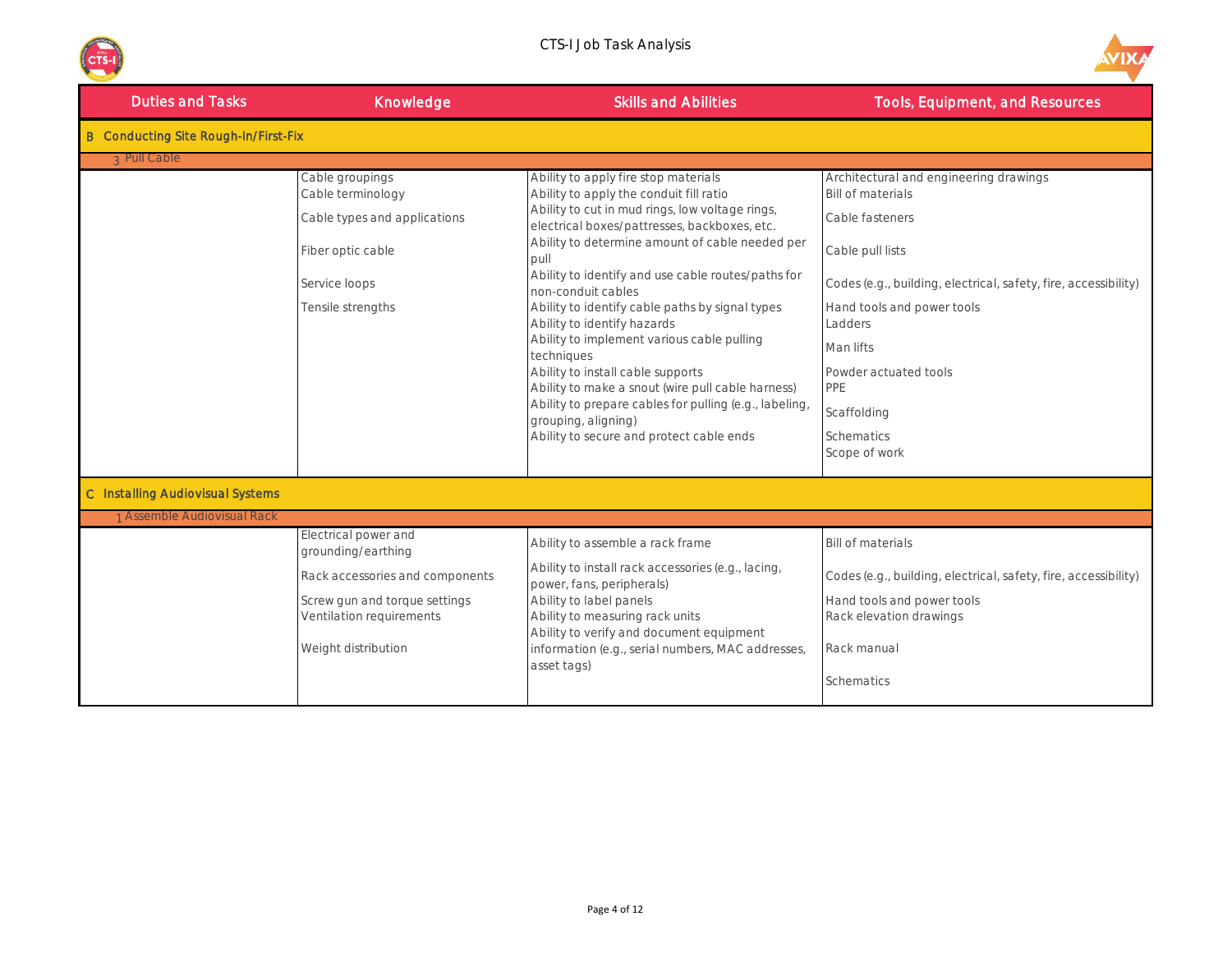



| <b>Duties and Tasks</b>                                 | Knowledge                                                                                                                                                                            | <b>Skills and Abilities</b>                                                                                                                                                                                                                                                                                                                                                                                                                                                                      | <b>Tools, Equipment, and Resources</b>                                                                                                                                                                                                                                                           |
|---------------------------------------------------------|--------------------------------------------------------------------------------------------------------------------------------------------------------------------------------------|--------------------------------------------------------------------------------------------------------------------------------------------------------------------------------------------------------------------------------------------------------------------------------------------------------------------------------------------------------------------------------------------------------------------------------------------------------------------------------------------------|--------------------------------------------------------------------------------------------------------------------------------------------------------------------------------------------------------------------------------------------------------------------------------------------------|
| <b>C</b> Installing Audiovisual Systems                 |                                                                                                                                                                                      |                                                                                                                                                                                                                                                                                                                                                                                                                                                                                                  |                                                                                                                                                                                                                                                                                                  |
| Wire the Audiovisual<br><sup>2</sup> Equipment Rack     |                                                                                                                                                                                      |                                                                                                                                                                                                                                                                                                                                                                                                                                                                                                  |                                                                                                                                                                                                                                                                                                  |
|                                                         | Balanced and unbalanced audio<br>Cable termination types<br>Cable types<br>Connector types<br>Labeling systems<br>Signal types<br>Spacing of components for access to<br>connections | Ability to determine proper cable length<br>Ability to document changes (e.g., mark ups, red<br>lines)<br>Ability to identify proper cables for applications<br>Ability to label cables<br>Ability to terminate cables<br>Ability to test cables<br>Ability to use cable management techniques (e.g.<br>signal separation, bend radius, proper support)<br>Ability to use cable termination techniques (e.g.,<br>crimping, soldering, insulation displacement,<br>captive screw, fiber splicing) | <b>Bill of materials</b><br>Cable termination tools<br>Cable testers<br>Codes (e.g., building, electrical, safety, fire, accessibility)<br>Foil tape<br>Hand tools and power tools<br>Insulation (e.g., heat shrink, sleeves, tubing)<br>Schematics<br>Scope of work                             |
| <b>Distribute Audiovisual</b><br><sup>3</sup> Equipment |                                                                                                                                                                                      |                                                                                                                                                                                                                                                                                                                                                                                                                                                                                                  |                                                                                                                                                                                                                                                                                                  |
|                                                         | Proper loading techniques to avoid<br>equipment damage<br>Site restrictions                                                                                                          | Ability to obtaining delivery confirmations<br>Ability to recognize and address damaged<br>equipment upon arrival<br>Ability to use safe lifting techniques<br>Ability to verify and document equipment<br>information (e.g., serial numbers, MAC addresses,<br>asset tags)                                                                                                                                                                                                                      | Architectural and engineering drawings<br><b>Bill of materials</b><br>Client policies and procedures<br>Delivery schedules<br><b>Equipment manifests</b><br>Equipment moving devices (e.g., carts, pallet jacks,<br>furniture dollies)<br>Project schedule<br><b>Schematics</b><br>Scope of work |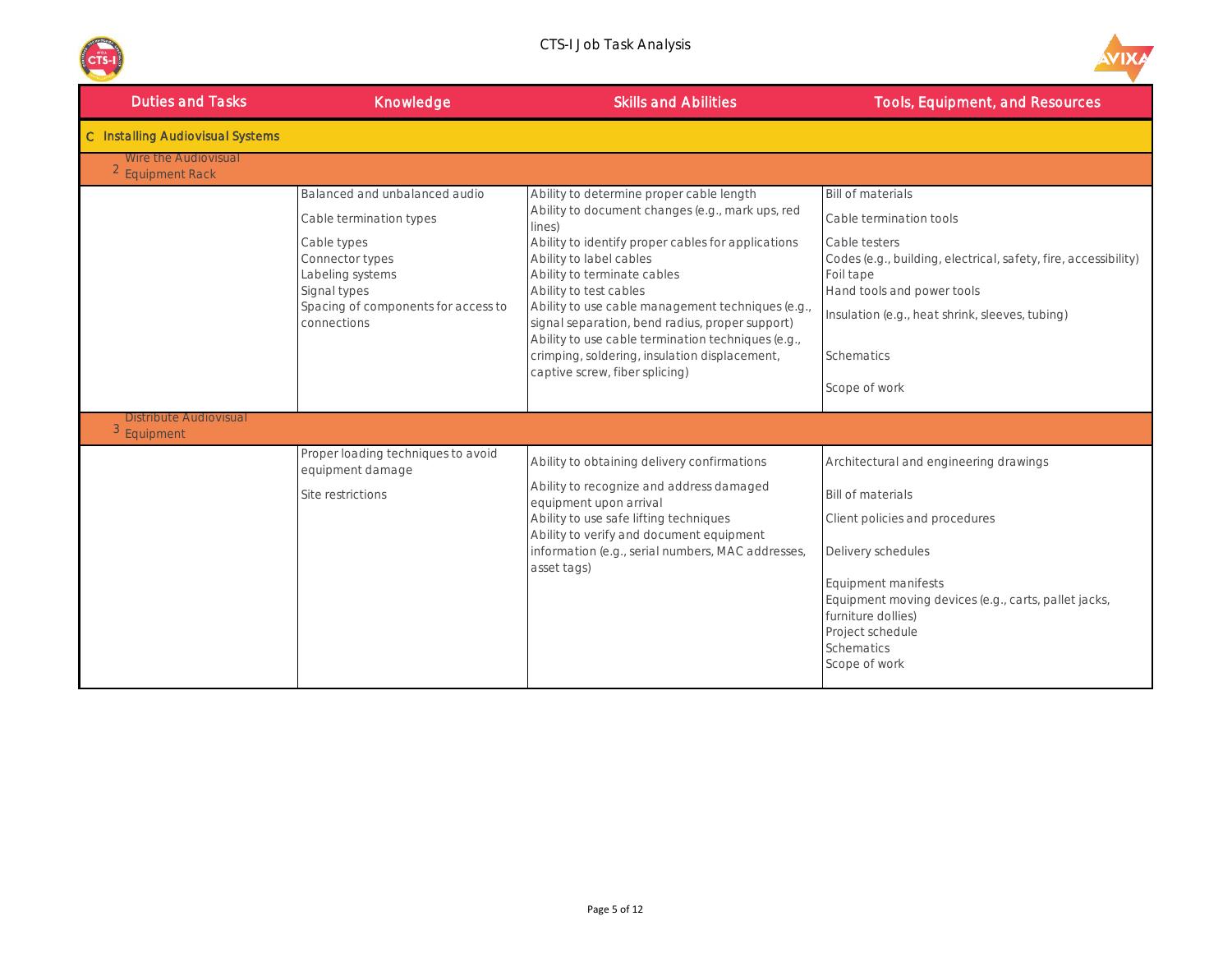



| <b>Duties and Tasks</b>                 | Knowledge                                                                                                                                                                                                                                                                                         | <b>Skills and Abilities</b>                                                                                                                                                                                                                                                                                                                                                                                                                                                                                         | <b>Tools, Equipment, and Resources</b>                                                                                                                                                                                                                                                                                                                                                                                                                                                                   |
|-----------------------------------------|---------------------------------------------------------------------------------------------------------------------------------------------------------------------------------------------------------------------------------------------------------------------------------------------------|---------------------------------------------------------------------------------------------------------------------------------------------------------------------------------------------------------------------------------------------------------------------------------------------------------------------------------------------------------------------------------------------------------------------------------------------------------------------------------------------------------------------|----------------------------------------------------------------------------------------------------------------------------------------------------------------------------------------------------------------------------------------------------------------------------------------------------------------------------------------------------------------------------------------------------------------------------------------------------------------------------------------------------------|
| <b>C</b> Installing Audiovisual Systems |                                                                                                                                                                                                                                                                                                   |                                                                                                                                                                                                                                                                                                                                                                                                                                                                                                                     |                                                                                                                                                                                                                                                                                                                                                                                                                                                                                                          |
| 4 Mount Audiovisual Equipment           |                                                                                                                                                                                                                                                                                                   |                                                                                                                                                                                                                                                                                                                                                                                                                                                                                                                     |                                                                                                                                                                                                                                                                                                                                                                                                                                                                                                          |
|                                         | Acceptable substructures for specific<br>purposes<br>Blocking/nogging<br>Cleaning supplies and techniques<br>Construction methods and materials<br>(e.g., concrete, steel, wood, dry wall)<br>Load capacities<br>Rigging<br>Seismic restraints<br>Tensile and shear strengths<br>Work site safety | Ability to identify correct mountings for<br>components<br>Ability to install mounting brackets and mounting<br>hardware<br>Ability to measure distances<br>Ability to modify substructure as needed<br>Ability to mount on or around customized<br>substructures (e.g., millwork, furniture, enclosures)<br>Ability to prepare cables for termination<br>Ability to secure safety restraints on components<br>Ability to use cable management techniques (e.g.,<br>signal separation, bend radius, proper support) | Architectural and engineering drawings<br><b>Bill of materials</b><br>Client policies and procedures<br>Codes (e.g., building, electrical, safety, fire, accessibility)<br>Equipment moving devices (e.g., carts, pallet jacks,<br>furniture dollies, equipment hoists)<br>Hand tools and power tools<br>Ladders<br>Man lifts<br>Positioning tools (e.g., levels, lasers, plum bob)<br>Powder actuated tools<br>PPE<br>Project schedule<br>Scaffolding<br>Schematics<br>Scope of work<br>Tap and die set |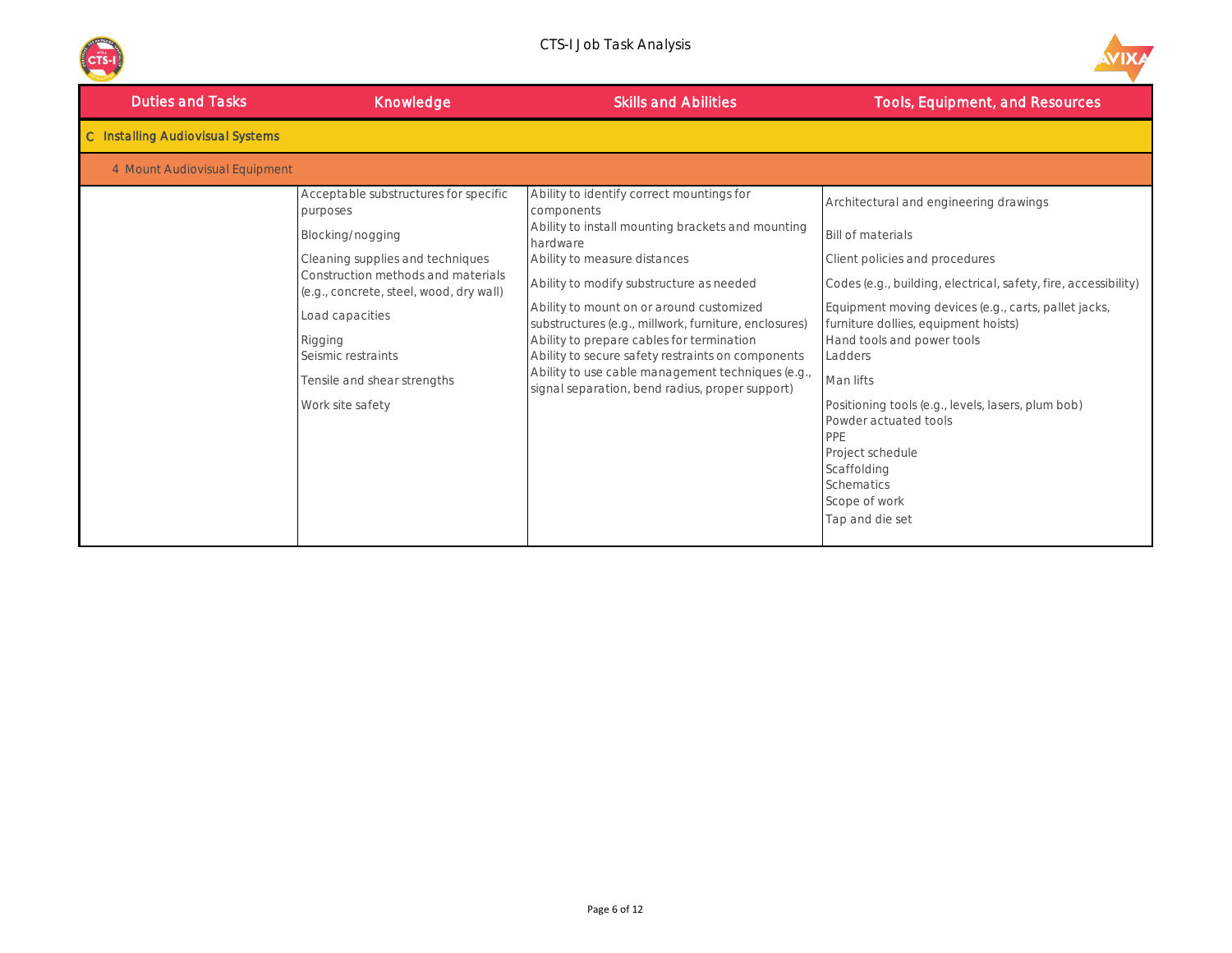



| <b>Duties and Tasks</b>                 | Knowledge                                                                                                                                                                                                                                                                              | <b>Skills and Abilities</b>                                                                                                                                                                                                                                                                                                                                                                                                                                                                                                                                                                                                                                                                                                                                                                                                                                                                                                                                                                                                                                      | <b>Tools, Equipment, and Resources</b>                                                                                                                                                                                                                                                                                             |
|-----------------------------------------|----------------------------------------------------------------------------------------------------------------------------------------------------------------------------------------------------------------------------------------------------------------------------------------|------------------------------------------------------------------------------------------------------------------------------------------------------------------------------------------------------------------------------------------------------------------------------------------------------------------------------------------------------------------------------------------------------------------------------------------------------------------------------------------------------------------------------------------------------------------------------------------------------------------------------------------------------------------------------------------------------------------------------------------------------------------------------------------------------------------------------------------------------------------------------------------------------------------------------------------------------------------------------------------------------------------------------------------------------------------|------------------------------------------------------------------------------------------------------------------------------------------------------------------------------------------------------------------------------------------------------------------------------------------------------------------------------------|
| <b>C</b> Installing Audiovisual Systems |                                                                                                                                                                                                                                                                                        |                                                                                                                                                                                                                                                                                                                                                                                                                                                                                                                                                                                                                                                                                                                                                                                                                                                                                                                                                                                                                                                                  |                                                                                                                                                                                                                                                                                                                                    |
| 5 Terminate Cables                      |                                                                                                                                                                                                                                                                                        |                                                                                                                                                                                                                                                                                                                                                                                                                                                                                                                                                                                                                                                                                                                                                                                                                                                                                                                                                                                                                                                                  |                                                                                                                                                                                                                                                                                                                                    |
|                                         | Cable termination types<br>Cable types<br>Connector types<br>Signal types                                                                                                                                                                                                              | Ability to apply strain relief<br>Ability to determine proper cable length<br>Ability to differentiate between balanced and<br>unbalanced audio<br>Ability to differentiate between mono and stereo<br>audio<br>Ability to differentiate between single mode and<br>multimode fiber optic cables<br>Ability to identify fiber optic connectors (e.g., sc, st,<br>fc, mt-ri)<br>Ability to identify proper cables for applications<br>Ability to label cables<br>Ability to prepare cables for termination<br>Ability to terminate category cables (i.e., TIA/EIA<br>568A, TIA/EIA 568B)<br>Ability to test cable terminations (e.g., signal<br>continuity, attenuation, bandwidth, pin out)<br>Ability to test cables<br>Ability to use cable management techniques (e.g.,<br>signal separation, bend radius, proper support)<br>Ability to use cable termination techniques (e.g.,<br>crimping, soldering, insulation displacement,<br>captive screw, fiber splicing, compression)<br>Ability to use proper safety procedures when<br>working with fiber optics | <b>Bill of materials</b><br>Cable termination tools<br>Cable testers<br>Codes (e.g., building, electrical, safety, fire, accessibility)<br>Foil tape<br>Hand tools and power tools<br>Insulation (e.g., heat shrink, sleeves, tubing)<br>PPE (e.g., eye protection)<br>RoHS compliance requirements<br>Schematics<br>Scope of work |
| <b>Configure Network Properties</b>     |                                                                                                                                                                                                                                                                                        |                                                                                                                                                                                                                                                                                                                                                                                                                                                                                                                                                                                                                                                                                                                                                                                                                                                                                                                                                                                                                                                                  |                                                                                                                                                                                                                                                                                                                                    |
| <sup>6</sup> of Equipment               |                                                                                                                                                                                                                                                                                        |                                                                                                                                                                                                                                                                                                                                                                                                                                                                                                                                                                                                                                                                                                                                                                                                                                                                                                                                                                                                                                                                  |                                                                                                                                                                                                                                                                                                                                    |
|                                         | Classifications of IP addresses (e.g.,<br>class A, class B, class C)<br>IPv4 and IPv6 addressing<br>Network connectivity (e.g., static, DNS,<br>DHCP)<br>Network equipment (e.g., switches,<br>routers, gateways)<br>Network terminology<br>Network topologies (e.g., ring, star, bus) | Ability identify AV transport protocols<br>Ability to connect devices to a network (i.e.,<br>wireless, wired)<br>Ability to load network configurations into<br>equipment<br>Ability to verify and test network connectivity<br>Communicating with subcontractors                                                                                                                                                                                                                                                                                                                                                                                                                                                                                                                                                                                                                                                                                                                                                                                                | Computer<br>Interface cable (e.g., network, USB)<br>Project network documentation                                                                                                                                                                                                                                                  |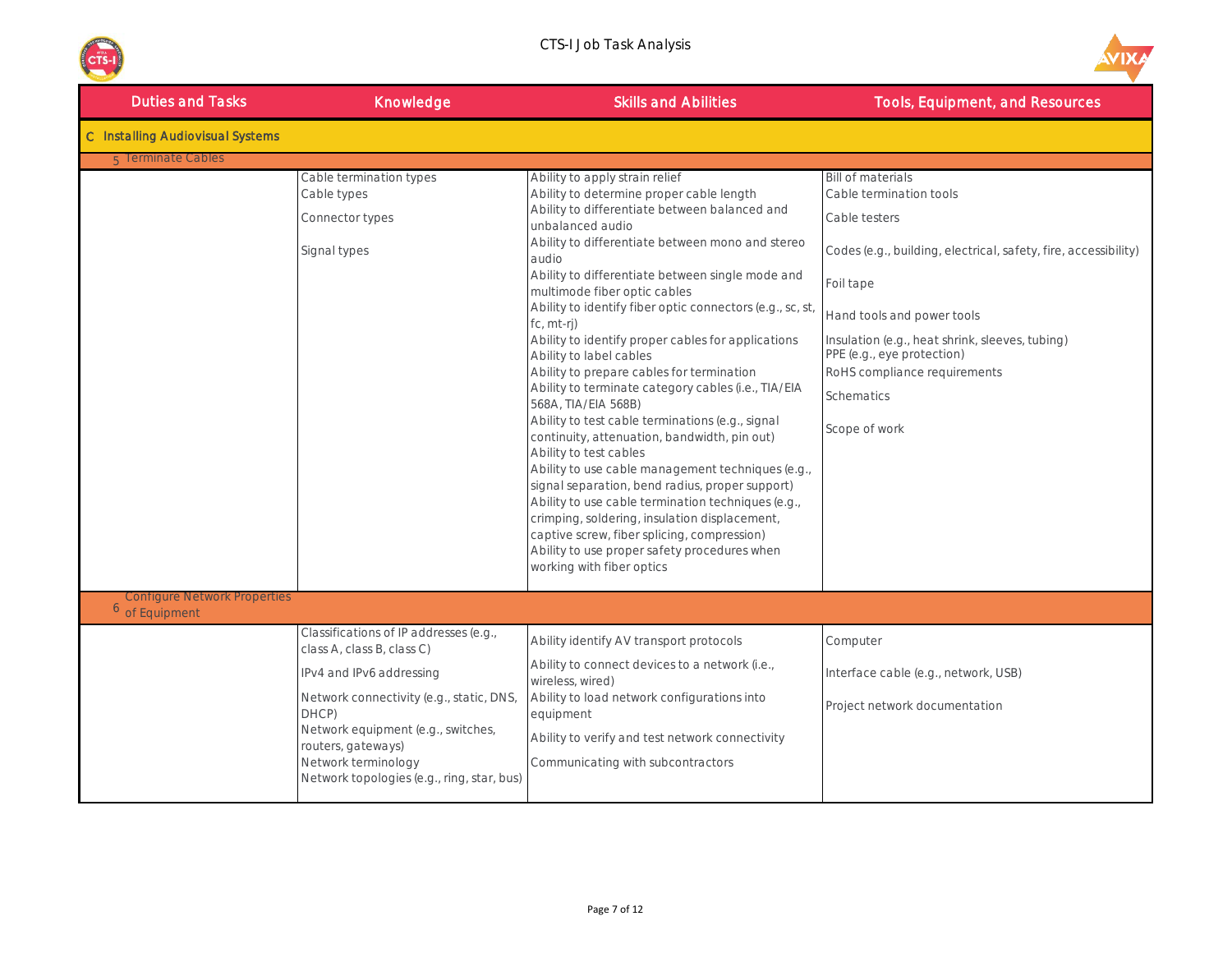



| <b>Duties and Tasks</b>                                  | Knowledge                                                             | <b>Skills and Abilities</b>                                                                                                                                                                                                                                                                                                                                                                                                                                                                                                                                                                                                                                                                                                   | <b>Tools, Equipment, and Resources</b>                                                                                                                                        |
|----------------------------------------------------------|-----------------------------------------------------------------------|-------------------------------------------------------------------------------------------------------------------------------------------------------------------------------------------------------------------------------------------------------------------------------------------------------------------------------------------------------------------------------------------------------------------------------------------------------------------------------------------------------------------------------------------------------------------------------------------------------------------------------------------------------------------------------------------------------------------------------|-------------------------------------------------------------------------------------------------------------------------------------------------------------------------------|
| <b>C</b> Installing Audiovisual Systems                  |                                                                       |                                                                                                                                                                                                                                                                                                                                                                                                                                                                                                                                                                                                                                                                                                                               |                                                                                                                                                                               |
| <b>Load Configuration and</b><br><b>Control Programs</b> |                                                                       |                                                                                                                                                                                                                                                                                                                                                                                                                                                                                                                                                                                                                                                                                                                               |                                                                                                                                                                               |
|                                                          | <b>Baud rates</b><br>Signal types                                     | Ability to differentiate between and load device<br>programs (e.g., DSP, controllers, user interfaces)<br>Ability to download and upload firmware updates<br>Ability to establish communications with devices<br>Ability to test communications to ancillary devices<br>(e.g., IR, RF, wireless, RS-232)<br>Ability to verify code is loaded and saved<br>Ability verify correct versions of configuration and<br>control programs                                                                                                                                                                                                                                                                                            | Computer<br>Interface cable (e.g., network, USB)<br>Project network documentation<br>Software for communicating with devices<br>User manuals                                  |
| <b>A</b> Test the Audiovisual System                     |                                                                       |                                                                                                                                                                                                                                                                                                                                                                                                                                                                                                                                                                                                                                                                                                                               |                                                                                                                                                                               |
|                                                          | Anti-static techniques<br>Electrical safety<br>Ohm's Law<br>equipment | Ability to calculate and verify impedance<br>Ability to compare tests results with specifications<br>Ability to perform corrective actions to systems<br>Operational procedures for audiovisual Ability to select appropriate test equipment and<br>supplies<br>Ability to test components of a audio system (e.g.,<br>gain, signal paths, EQ, SPL)<br>Ability to test components of a control system (e.g.,<br>signal paths, user interfaces, relays, I/O, IR, RF)<br>Ability to test components of a video system (e.g.,<br>gain, signal paths, HDCP, EDID)<br>Ability to troubleshoot AV equipment<br>Ability to use test methods<br>Ability to verify correct cable connectivity<br>Adjusting basic color balance display | <b>Schematics</b><br>Scope of work<br>Signal verification equipment (e.g., VTG, impedance<br>bridges, multimeters, signal generators)<br>Stakeholder registry<br>White papers |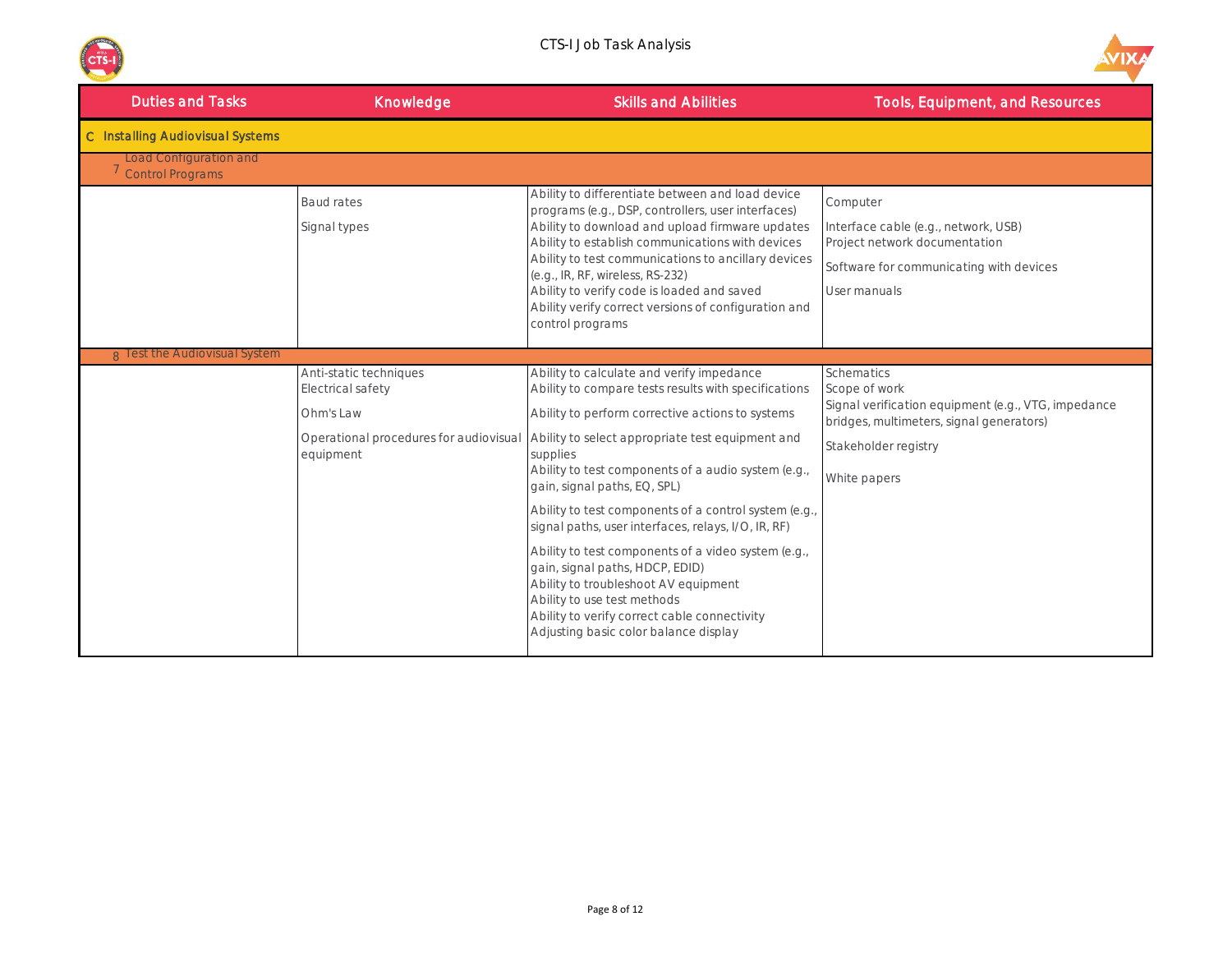



| <b>Duties and Tasks</b>                                                                                                     | Knowledge                                                                                  | <b>Skills and Abilities</b>                                                                                                                                                                                                                                                                                                                                                                                                                                                                                                                                                                                                                                                     | <b>Tools, Equipment, and Resources</b>                                                                                                                         |
|-----------------------------------------------------------------------------------------------------------------------------|--------------------------------------------------------------------------------------------|---------------------------------------------------------------------------------------------------------------------------------------------------------------------------------------------------------------------------------------------------------------------------------------------------------------------------------------------------------------------------------------------------------------------------------------------------------------------------------------------------------------------------------------------------------------------------------------------------------------------------------------------------------------------------------|----------------------------------------------------------------------------------------------------------------------------------------------------------------|
| C Installing Audiovisual Systems                                                                                            |                                                                                            |                                                                                                                                                                                                                                                                                                                                                                                                                                                                                                                                                                                                                                                                                 |                                                                                                                                                                |
| <b>Calibrate the Audiovisual</b><br><sup>9</sup> System                                                                     |                                                                                            |                                                                                                                                                                                                                                                                                                                                                                                                                                                                                                                                                                                                                                                                                 |                                                                                                                                                                |
|                                                                                                                             | Calibration standards<br>Distributed audio systems<br><b>HDCP</b><br>Signal to noise ratio | Ability to adjust assisted listening devices<br>Ability to adjust color balance for displays<br>Ability to adjust equalization of rooms<br>Ability to adjust gain and channel on RF<br>frequencies<br>Ability to adjust gain structure for audio and video<br>Ability to adjust microphones for optimal<br>performance<br>Ability to adjusting camera configurations<br>Ability to aim loud speakers<br>Ability to align display equipment to system<br>configurations for optimal performance<br>Ability to measure signal levels<br>Ability to set audio and video delays<br>Ability to set limits for equipment (e.g., cameras,<br>screens, lifts)<br>Ability to set up EDID | Computer<br>Schematics<br>Scope of work<br>Signal calibration equipment (e.g., VTG, impedance<br>bridges, multimeters, signal generators, RTA)<br>White papers |
| D Perform Systems Close Out                                                                                                 |                                                                                            |                                                                                                                                                                                                                                                                                                                                                                                                                                                                                                                                                                                                                                                                                 |                                                                                                                                                                |
| Demonstrate to Client or<br><b>Client's Representative that</b><br><sup>1</sup> System Performs to<br><b>Specifications</b> |                                                                                            |                                                                                                                                                                                                                                                                                                                                                                                                                                                                                                                                                                                                                                                                                 |                                                                                                                                                                |
|                                                                                                                             |                                                                                            | Ability to generate and resolve punch lists and<br>deficiency lists<br>Ability to obtain substantial completion sign-offs<br>Ability to operate the system to specifications<br>Interpersonal communication skills                                                                                                                                                                                                                                                                                                                                                                                                                                                              | Computer<br>Project schedule<br>RACi chart<br><b>Schematics</b><br>Scope of work<br>Stakeholder registry                                                       |
| Provide Training on System<br><sup>2</sup> Operation                                                                        |                                                                                            |                                                                                                                                                                                                                                                                                                                                                                                                                                                                                                                                                                                                                                                                                 |                                                                                                                                                                |
|                                                                                                                             |                                                                                            | Ability to apply training techniques<br>Ability to assess user skill levels<br>Ability to create training attendance logs<br>Ability to operate the system to specifications<br>Interpersonal communication skills                                                                                                                                                                                                                                                                                                                                                                                                                                                              | Client policies and procedures<br>Scope of work<br>System documentation (e.g., manuals, quick start guides)                                                    |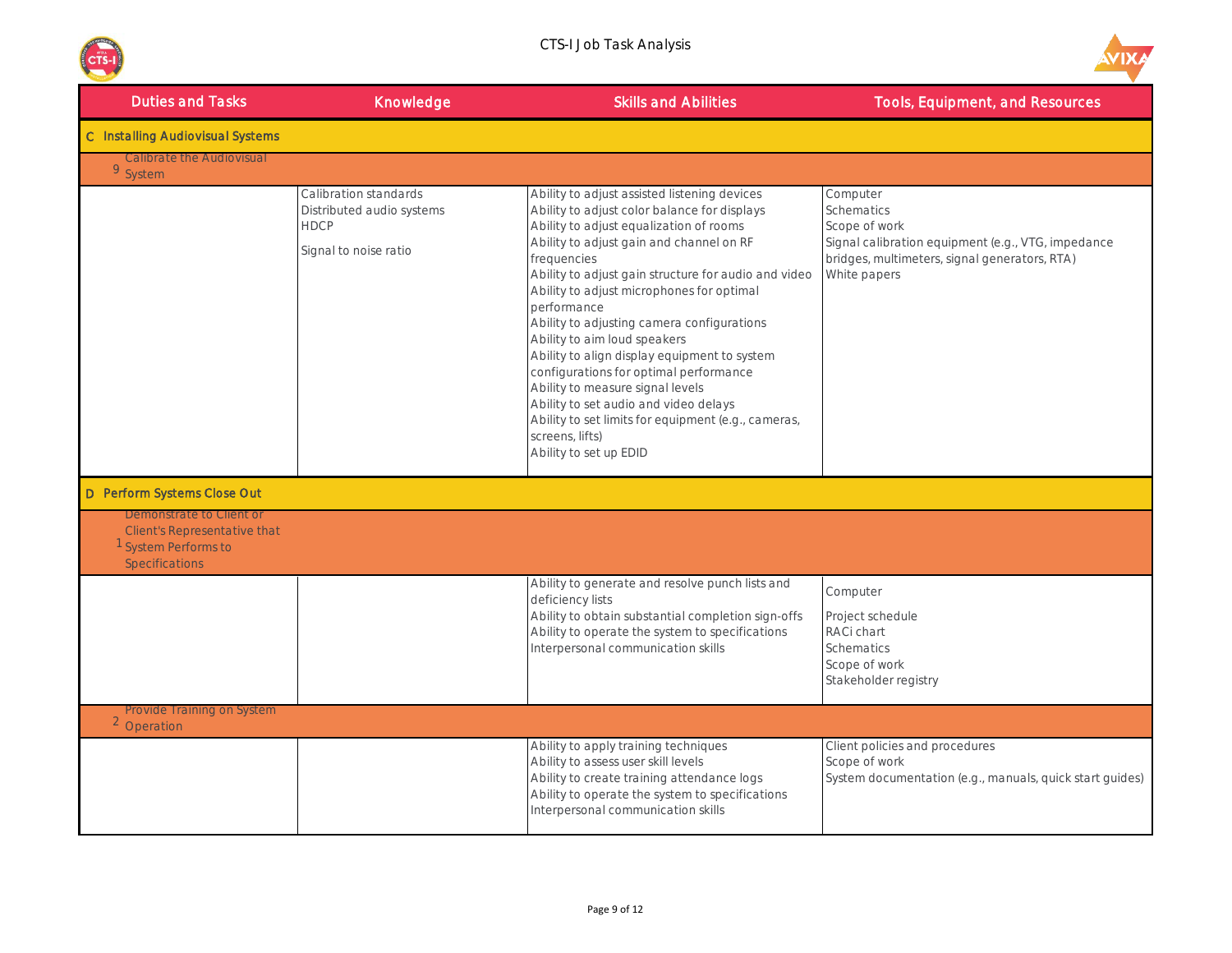



| <b>Duties and Tasks</b>                                                                  | Knowledge                               | <b>Skills and Abilities</b>                                                                                                                                                                                                                                                                                                                                                                                                                  | <b>Tools, Equipment, and Resources</b>                                                                |
|------------------------------------------------------------------------------------------|-----------------------------------------|----------------------------------------------------------------------------------------------------------------------------------------------------------------------------------------------------------------------------------------------------------------------------------------------------------------------------------------------------------------------------------------------------------------------------------------------|-------------------------------------------------------------------------------------------------------|
| D Perform Systems Close Out                                                              |                                         |                                                                                                                                                                                                                                                                                                                                                                                                                                              |                                                                                                       |
| <b>Obtain Project Completion</b><br>3 Sign Off from Client or Client's<br>Representative |                                         |                                                                                                                                                                                                                                                                                                                                                                                                                                              |                                                                                                       |
|                                                                                          |                                         | Ability to compile and provide a list of assets and<br>identifying information (e.g., serial numbers, asset<br>tags, makes, models)<br>Ability to compile and provide equipment manuals<br>and accessories (e.g., remotes, user manuals, keys)<br>Ability to deliver finalized project documentation<br>(e.g., as-builts, applicable source code, warranties,<br>SLA, maintenance schedules)                                                 | Project schedule<br>Scope of work<br>Stakeholder registry                                             |
|                                                                                          |                                         | Interpersonal communication skills                                                                                                                                                                                                                                                                                                                                                                                                           |                                                                                                       |
| <b>E</b> Conducting Ongoing Project Responsibilities                                     |                                         |                                                                                                                                                                                                                                                                                                                                                                                                                                              |                                                                                                       |
| 1 Complete Progress Reports                                                              |                                         |                                                                                                                                                                                                                                                                                                                                                                                                                                              |                                                                                                       |
|                                                                                          |                                         | Ability to document and report man hours<br>Ability to document and report project delays,<br>design deficiencies, changes in scope of work and<br>requests for additional resources<br>Ability to estimating time to project completion<br>Ability to identify and report damaged, defective<br>or missing equipment<br>Ability to identify the need for and initiate RFI and<br>change order<br>Ability to read and interpret Gantt charts | <b>Budget</b><br>Policies and procedures<br>Project schedule<br>Scope of work<br>Stakeholder registry |
| <b>Coordinate with Other</b><br><sup>2</sup> Contractors                                 |                                         |                                                                                                                                                                                                                                                                                                                                                                                                                                              |                                                                                                       |
|                                                                                          | Responsibilities of various contractors | Ability to communicate with other contractors                                                                                                                                                                                                                                                                                                                                                                                                | Policies and procedures                                                                               |
|                                                                                          |                                         | Ability to participate in stakeholder progress<br>meetings<br>Ability to read and interpret Gantt charts                                                                                                                                                                                                                                                                                                                                     | Project schedule<br>RACi chart                                                                        |
|                                                                                          |                                         | Ability to report discrepancies and coordination<br>issues<br>Interpersonal communication                                                                                                                                                                                                                                                                                                                                                    | Stakeholder registry                                                                                  |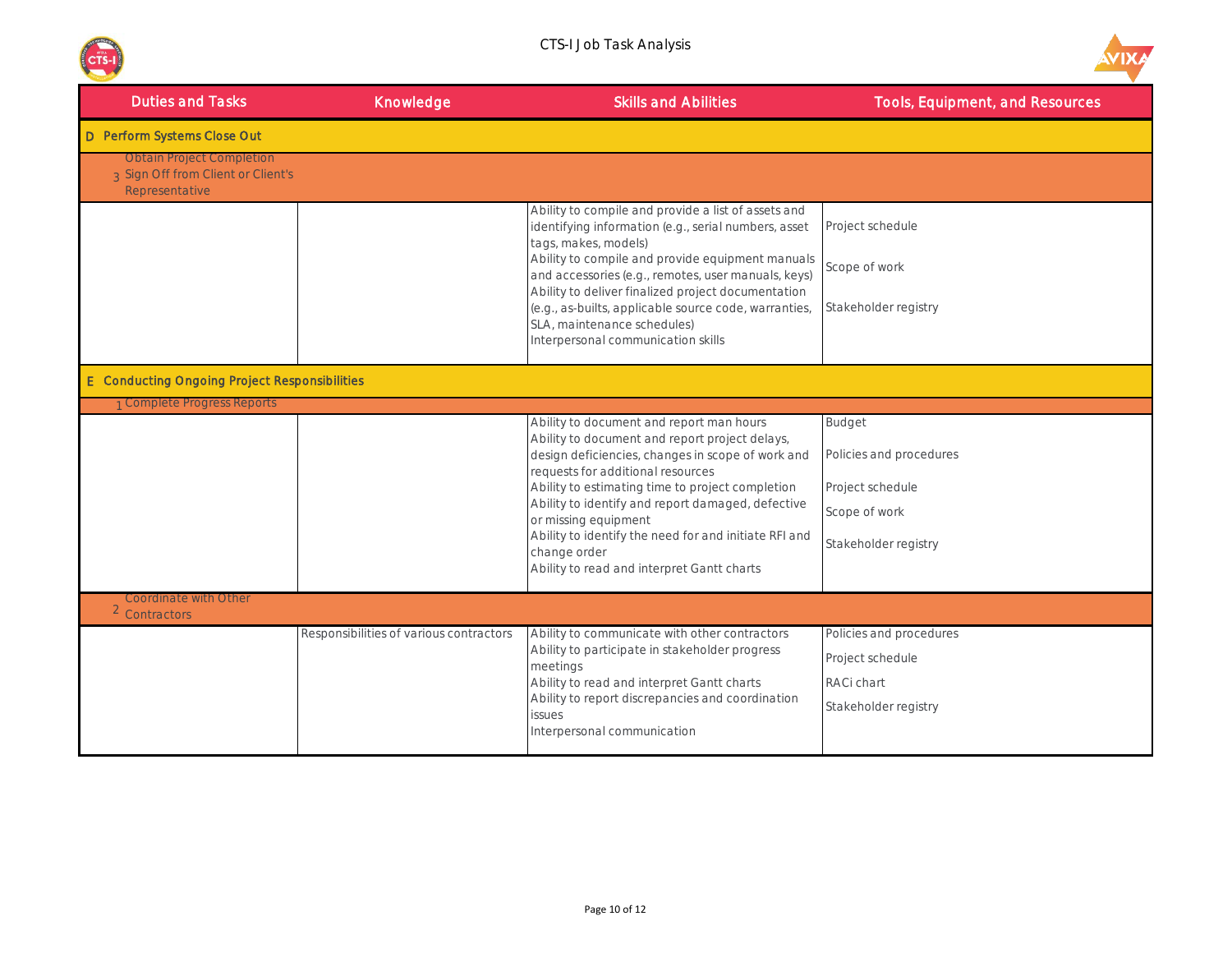



| <b>Duties and Tasks</b>                              | Knowledge                                                                                               | <b>Skills and Abilities</b>                                                                                                                                                                                                                                                                                                                                                                                                                                                                                                                                                                                                                                                                                                                                                                                                                                                                                                                                                                                                                                                                                                                                                                                    | <b>Tools, Equipment, and Resources</b>                                                                                                                                                                                                                                                                                 |
|------------------------------------------------------|---------------------------------------------------------------------------------------------------------|----------------------------------------------------------------------------------------------------------------------------------------------------------------------------------------------------------------------------------------------------------------------------------------------------------------------------------------------------------------------------------------------------------------------------------------------------------------------------------------------------------------------------------------------------------------------------------------------------------------------------------------------------------------------------------------------------------------------------------------------------------------------------------------------------------------------------------------------------------------------------------------------------------------------------------------------------------------------------------------------------------------------------------------------------------------------------------------------------------------------------------------------------------------------------------------------------------------|------------------------------------------------------------------------------------------------------------------------------------------------------------------------------------------------------------------------------------------------------------------------------------------------------------------------|
| <b>E</b> Conducting Ongoing Project Responsibilities |                                                                                                         |                                                                                                                                                                                                                                                                                                                                                                                                                                                                                                                                                                                                                                                                                                                                                                                                                                                                                                                                                                                                                                                                                                                                                                                                                |                                                                                                                                                                                                                                                                                                                        |
| Address Needed Field<br><sup>3</sup> Modifications   |                                                                                                         |                                                                                                                                                                                                                                                                                                                                                                                                                                                                                                                                                                                                                                                                                                                                                                                                                                                                                                                                                                                                                                                                                                                                                                                                                |                                                                                                                                                                                                                                                                                                                        |
|                                                      | Construction methods and materials<br>(e.g., concrete, steel, wood, dry wall)<br>Equipment capabilities | Ability to create field mark-ups (e.g., design<br>changes, site conditions)<br>Ability to determine and communicate the need for<br>field modifications<br>Ability to implement design modifications to<br>accommodate site issues<br>Ability to make installation decisions in response to<br>assessments of sites<br>Ability to obtain approval for field modifications<br>Ability to verify load capacity                                                                                                                                                                                                                                                                                                                                                                                                                                                                                                                                                                                                                                                                                                                                                                                                   | Architectural and engineering drawings<br>Policy and procedures<br>Project schedule<br>RACi chart<br>Schematics<br>Scope of work                                                                                                                                                                                       |
| 4 Repair Audiovisual Systems                         |                                                                                                         |                                                                                                                                                                                                                                                                                                                                                                                                                                                                                                                                                                                                                                                                                                                                                                                                                                                                                                                                                                                                                                                                                                                                                                                                                |                                                                                                                                                                                                                                                                                                                        |
|                                                      | Client deadlines                                                                                        | Ability to adjust audio gain<br>Ability to adjust color balance for displays<br>Ability to document problem resolutions<br>Ability to identify current configuration and control<br>programs<br>Ability to implement problem resolutions<br>Ability to make recommendations for problem<br>resolution<br>Ability to reload configuration and control<br>programs<br>Ability to repair or replace components of a audio<br>system (e.g., DSP, EQ, speakers, amplifiers, cables)<br>Ability to repair or replace components of a control<br>system (e.g., user interfaces, controllers, cables)<br>Ability to repair or replace components of a video<br>system (e.g., displays, scalers, switchers, cables)<br>Ability to test components of a audio system (e.g.,<br>gain, signal paths, EQ, SPL)<br>Ability to test components of a control system (e.g.<br>signal paths, user interfaces, relays, I/O, IR, RF)<br>Ability to test components of a video system (e.g.,<br>gain, signal paths, HDCP, EDID)<br>Ability to troubleshooting system problems<br>Ability to use cable termination techniques (e.g.,<br>crimping, soldering, insulation displacement,<br>captive screw, fiber splicing, compression) | As-builts<br>Computer<br>Hand tools and power tools<br>Ladders and man lifts<br>Policy and procedures<br>Schematics<br>Service level agreement (SLA)<br>Service log<br>Signal verification equipment (e.g., VTG, impedance<br>bridges, multimeters, signal generators)<br>Source code<br>Tap and die set<br>Warranties |